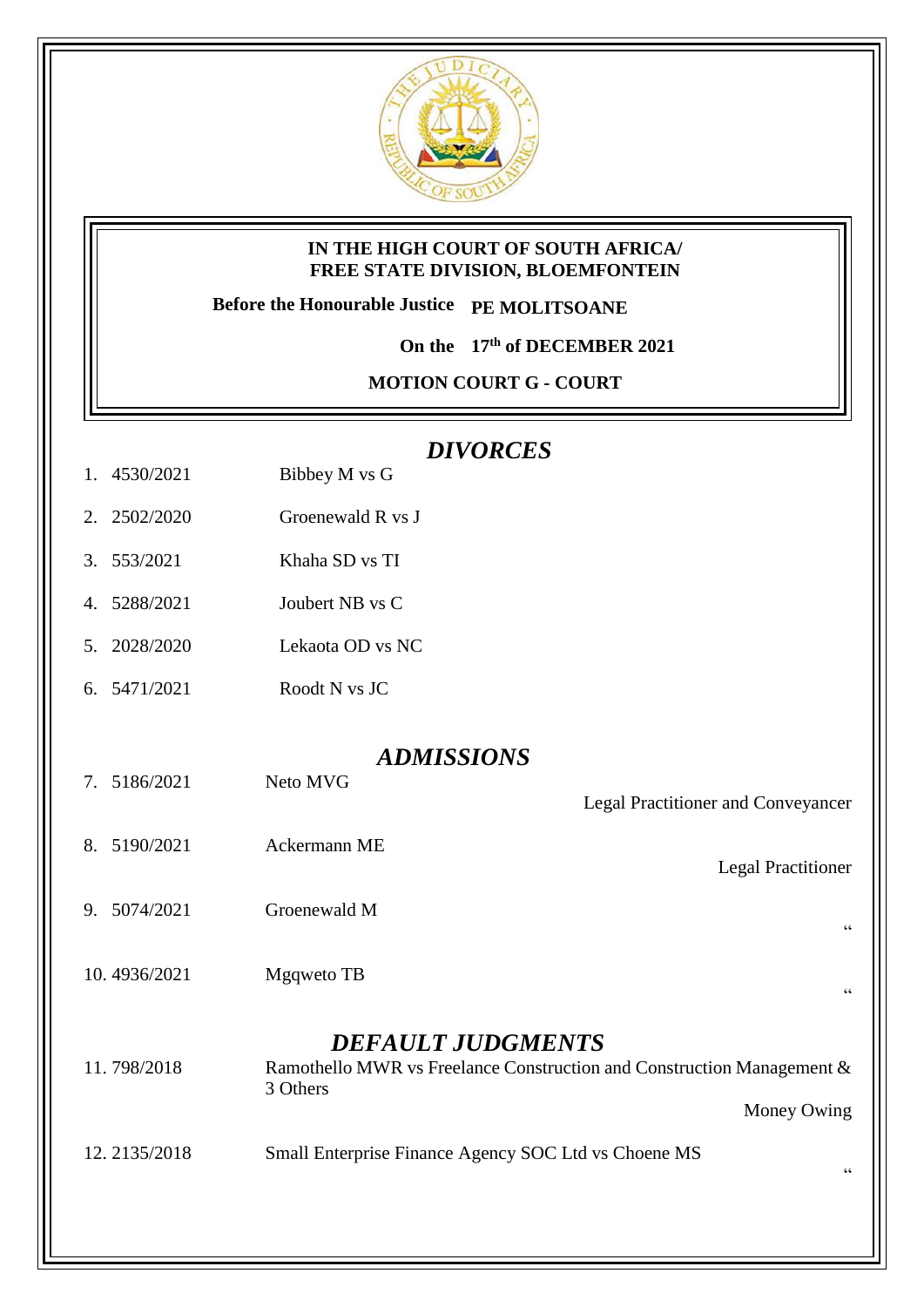| 13.4419/2021 | Nedbank Limited vs Lenong GS                                                                                      | Money Owing                       |
|--------------|-------------------------------------------------------------------------------------------------------------------|-----------------------------------|
| 14.4486/2021 | Nedbank Limited vs De Beer BR                                                                                     | $\mbox{\bf G}$                    |
| 15.5145/2021 | Nedbank Limited vs Nortje SA                                                                                      | $\mbox{\bf G}$                    |
| 16.5146/2021 | Nedbank Limited vs Zondo P                                                                                        | $\mbox{\bf G}$                    |
| 17.2835/2021 | Potpale Investments (RF) (Pty) Ltd vs Mokhupuli NR<br><b>Termination of Agreement</b>                             |                                   |
| 18.2909/2021 | Toyota Financial Services (South Africa) Ltd vs Pauline Distribution (Pty) Ltd<br><b>Cancellation of Contract</b> |                                   |
| 19.4073/2021 | Nedbank Limited vs Letuka T                                                                                       | <b>Cancellation of Agreement</b>  |
| 20.5235/2021 | The Standard Bank of South Africa Limited vs Van Zyl GP<br>$\zeta$ $\zeta$                                        |                                   |
| 21.5237/2021 | The Standard Bank of South Africa Limited vs Hasan F<br>$\mbox{\bf G}$                                            |                                   |
| 22.4423/2021 | Nedbank Limited vs Sibeko SM                                                                                      | <b>Rectification of Agreement</b> |
| 23.3281/2021 | Absa Bank Limited vs Molahloe PV                                                                                  | Return of Goods                   |
| 24.3319/2021 | Firstrand Auto Receivables (RF) Ltd vs Coetzer PJ                                                                 | $\zeta\,\zeta$                    |
| 25.3470/2021 | Nedbank Limited vs Kriel FJM                                                                                      | $\mbox{\bf G}$                    |
| 26.3521/2021 | Absa Bank Limited vs Turck TR                                                                                     | $\zeta$ $\zeta$                   |
| 27.3826/2021 | Trevena JE & 4 Others vs Mokhooa R                                                                                | $\zeta\,\zeta$                    |
| 28.3829/2021 | Velocity Finance (RF) Ltd vs Saliwa MP                                                                            | 66                                |
| 29.3917/2021 | Toyota Financial Services (South Africa) Ltd vs Van Niekerk MT                                                    | 66                                |
| 30.4005/2021 | Firstrand Bank Ltd t/a Wesbank vs NTC General Trading (Pty) Ltd & 1 Other<br>$\zeta$ $\zeta$                      |                                   |
|              |                                                                                                                   |                                   |